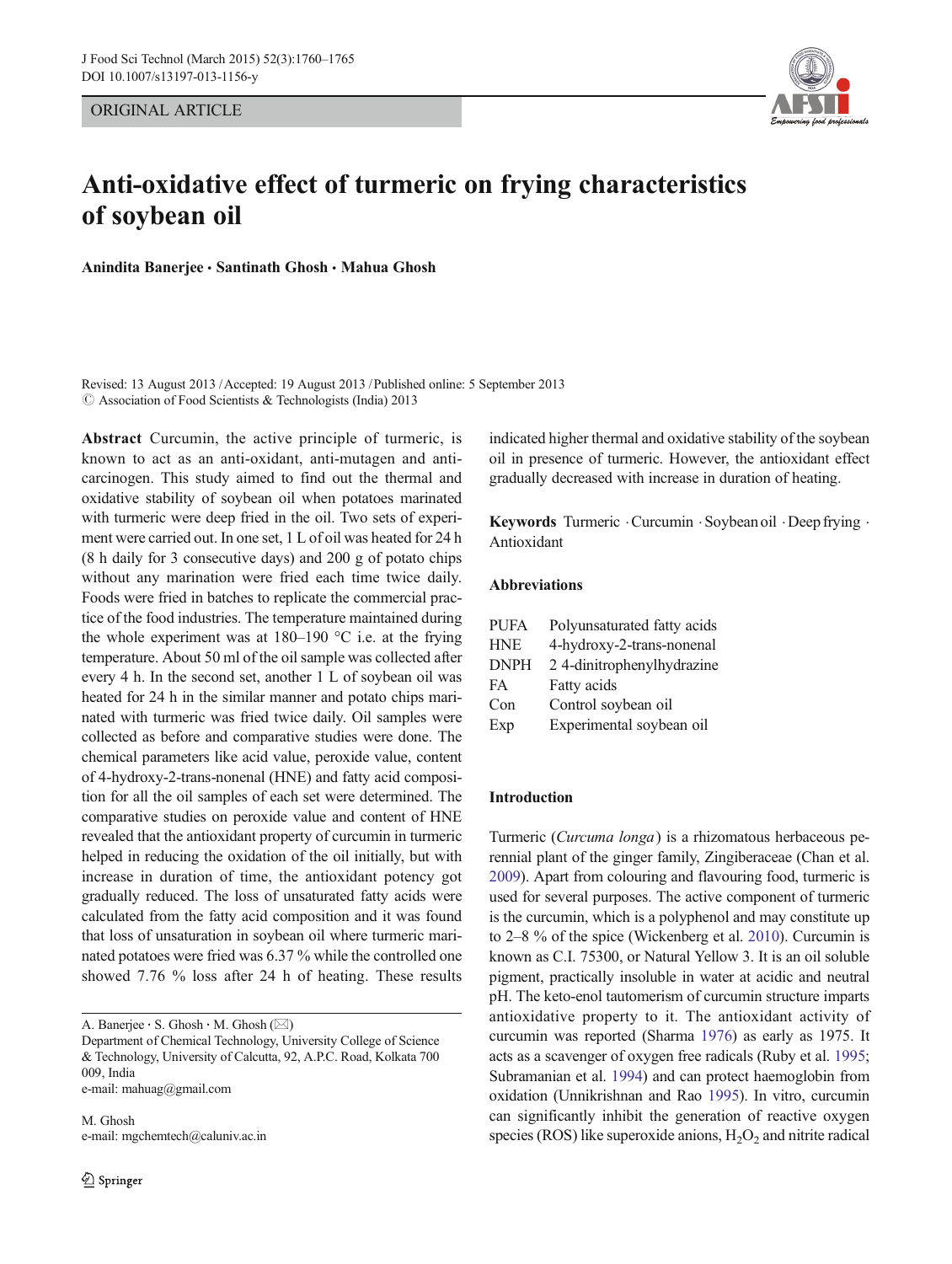generation by activated macrophages, which play an important role in inflammation (Joe and Lokesh [1994\)](#page-5-0). Curcumin also lowers the production of ROS in vivo (Joe and Lokesh [1994\)](#page-5-0). Its derivatives, demethoxycurcumin and bis-demethoxycurcumin also have antioxidant effect (Unnikrishnan and Rao [1995](#page-5-0); Song [2001\)](#page-5-0). Curcumin exerts powerful inhibitory effect against  $H<sub>2</sub>O<sub>2</sub>$ -induced damage in human keratinocytes and fibroblasts (Phan et al. [2001\)](#page-5-0) and in NG 108–15 cells (Mahakunakorn et al. [2003](#page-5-0)). Curcumin reduces oxidized proteins in amyloid pathology in Alzheimer transgenic mice (Lim et al. [2001\)](#page-5-0). It also decreases lipid peroxidation in rat liver microsomes, erythrocyte membranes and brain homogenates (Pulla Reddy and Lokesh [1992](#page-5-0)). Studies have revealed (Chattopadhyay et al. [2004\)](#page-5-0) that curcumin prevents oxidative damage during indomethacininduced gastric lesion not only by blocking inactivation of gastric peroxidase, but also by direct scavenging of  $H_2O_2$  and ·OH. Several studies have shown that curcumin has antioxidant and anti-inflammatory properties (Hsu and Cheng [2007](#page-5-0)). Human clinical trials also indicate that curcumin has no toxicity when administered at doses of 1–8 g/day (Cheng et al. [2001\)](#page-5-0) and 10 g/day (Aggarwal et al. [2003](#page-5-0)).

Diabetic rats, given curcumin, showed a significant reduction in renal dysfunction and oxidative stress (Sharma et al. [2006\)](#page-5-0) indicating that curcumin has a protective role against diabetic nephropathy. It has been reported that turmeric may have an effect on insulin secretion (Wickenberg et al. [2010\)](#page-5-0). Studies have also revealed that curcumin could also serve in cancer therapy as a drug or as an adjuvant to traditional chemotherapy (Duvoix et al. [2005\)](#page-5-0).

Deep frying is the most popular cooking process followed worldwide for both industrial and domestic food preparation. Fried foods have unique organoleptic and sensorial properties. Investigations have indicated diminishing availability of spice active principles in cooked foods, when the food ingredients have been subjected to either boiling or pressure cooking for few minutes (Suresh et al. [2007](#page-5-0)). Therefore, the antioxidant potency of the curcumin during deep frying of food items, marinated with turmeric, needs to be investigated.

For the present study, soybean oil has been chosen as the frying medium as it is the most important vegetable oil used worldwide as frying oil. Soybean oil, because of its high content PUFA is considered to be superior to many vegetable oils and hydrogenated fats from a nutritional standpoint, but for the same reason it possesses inferior thermal stability (Tyagi and Vasishtha [1996](#page-5-0)). The percentage of natural antioxidant, tocopherols, present in soybean oil is known to get reduced on heating (Rubalya Valantina and Neelamegam [2012\)](#page-5-0).

Antioxidants like butylated hydroxyanisole (BHA) and tertiary butylhydroquinone (TBHQ), alone or in combination, are commonly added to fats and oils to retard oxidative deterioration due to storage and heat. But studies have found lack of agreement on the effectiveness of these antioxidants in retarding deterioration of oils during frying (Tyagi and Vasishtha [1996](#page-5-0)). Studies have also confirmed that antioxidant butylated hydroxytoluene (BHT) did not prevent deterioration of used oils during heating (Tsaknis et al. [2002](#page-5-0)), which has also been observed by other workers in different oils (Augustin and Berry [1983](#page-5-0); Boskou [1988\)](#page-5-0). Therefore, the effectiveness of the natural ingredient, turmeric, in preventing the thermal and oxidative degradation of the soybean oil during deep frying of potatoes marinated with turmeric, was examined.

## Materials and methods

#### Materials

Refined soybean oil of 'Fortune' brand manufactured by Adani Wilmar Ltd., Haldia, India, was purchased from local market. Turmeric powder was prepared in the laboratory by grinding the dry turmeric bought from market. The mesh size of the powder was −60/+80. Potatoes were purchased from local market. The heating of the oil was carried out in a nonstick frying pan to prevent leaching from utensils by heating on a temperature controlled hot plate [Make: Schott, DURAN, Germany].

All the chemicals used were of analytical grade and procured from E-Merck India Ltd.

### Methods

The oil (1 L/910 g) was heated for 24 h (8 h daily for three consecutive days). Potatoes were peeled and washed 1 h before use and were sliced into 0.5 cm thick and 2.5 cm wide discs using a mechanical slicer. 200 g of potato chips were fried twice for 5 min, once at the beginning of the experiment and other at the end. For 1 L of oil, the total amount of potato chips fried was 1,200 g (200 g $\times$ 6 times). The temperature maintained during the whole experiment, including the frying operation, was within the range of 180º–190 °C. Neither salt nor any other spices were added during frying of the potato chips. Oil samples of about 50 ml were collected after every 4 h and kept in refrigerator (−20 °C) for further analysis after cooling under nitrogen atmosphere. At the end of the day, the oil was cooled and stored in refrigerator and on the next day, the same process was repeated. Fresh oil was never added to the frying vessel.

In another set of experiment, another batch of 200 g of sliced potatoes marinated with 0.5 g of turmeric powder for just before frying was fried each time in another 1 L of soybean oil following the same method as above. The turmeric being yellow in colour, imparted a yellow hue to the fried potatoes. Oil samples of about 50 ml were collected after every 4 h and stored in refrigerator (4 °C) for comparative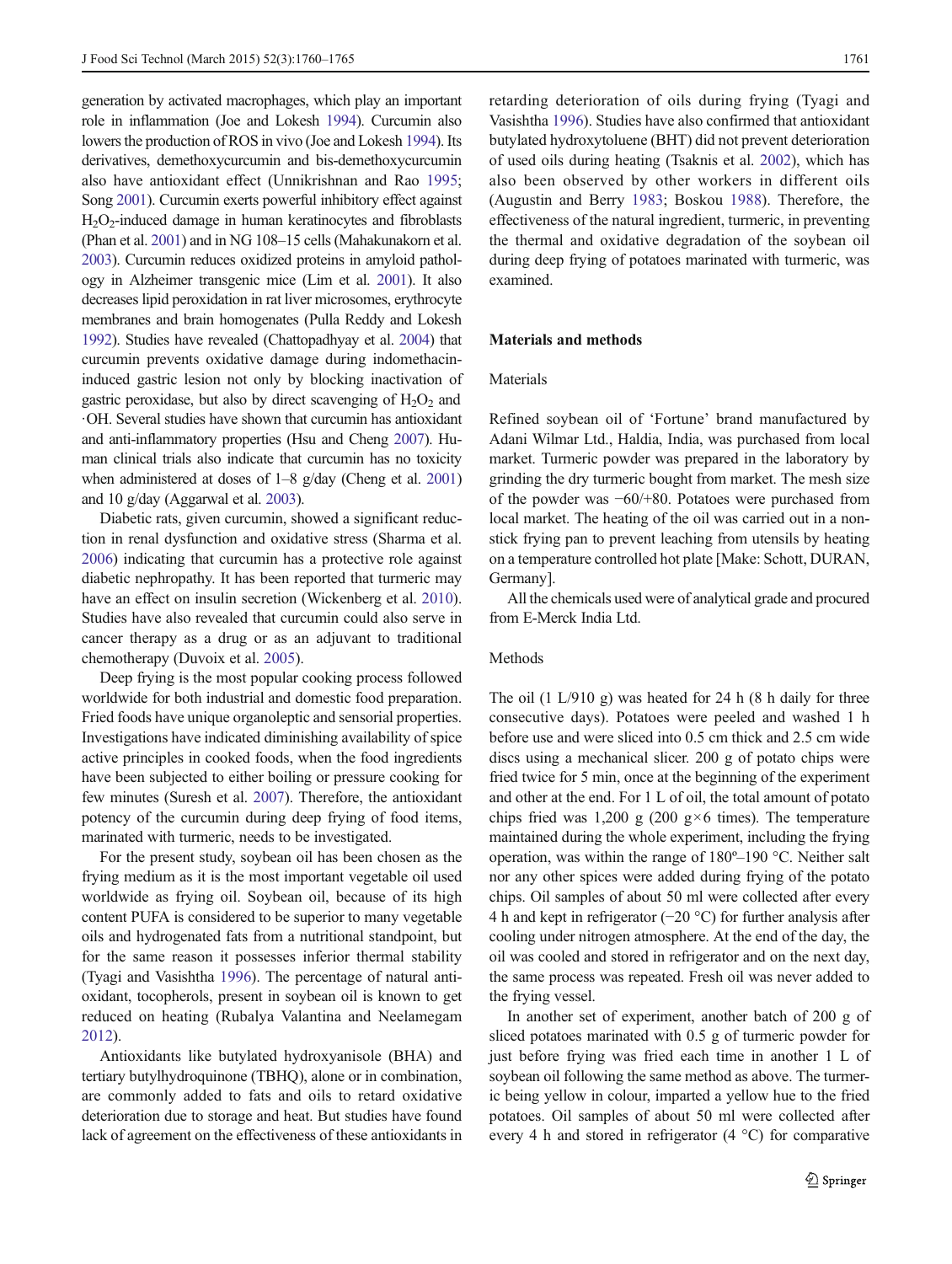study with the oil sample collected after frying potatoes without marinating with turmeric.

Three sets of replicate studies were performed for each set of experiment.

Quantification of curcumin in the turmeric sample The quantification of curcumin was done by isocratic high performance liquid chromatography (HPLC), using ultraviolet detection at a wavelength of 262 nm. An aliquot (20 μL), was injected onto a reversed-phase column. Chromatographic separation was done using Zorbax SC-C 18 (4.6 mm I.D. x 250 mm), type 5  $\mu$ m C<sub>18</sub> column. The flow rate was 1.0 mL/min. The content of curcumin was determined by peak area and is based on a standard curve in a methanol matrix, generated by using pure external standard (Tayyem et al. [2006](#page-5-0)). The analysis was performed in triplicate.

### Oil analysis

The following oil quality parameters were determined for the oil samples collected at different times:

Acid Value Acid value of the oil samples was determined following the AOCS Official Method Te 1a-64.

Peroxide value Peroxide value was determined by standard method of AOCS (Official Method Ja 8–87).

Estimation of 4-hydroxy-2-trans-nonenal (HNE) by DNPH derivatization (Tatsuhiro et al. [2002](#page-5-0)). Standard HNE-DNPH derivative was prepared by the reaction of HNE and DNPH. An HNE–water solution was mixed with an equal volume of DNPH solution (3.5 mg of DNPH dissolved in 10 ml of 1 M HCl) and stored in the dark at room temperature (32 °C) for 2 h. HNE-DNPH was extracted twice from the mixture with  $CH<sub>2</sub>Cl<sub>2</sub>$  and concentrated under nitrogen. HNE-DNPH was separated from the reaction mixture by thin layer chromatography (TLC) using  $CH<sub>2</sub>Cl<sub>2</sub>$  as developing solvent. The HNE-DNPH band was scraped off and extracted with methanol. The extract was filtered, dried with anhyd. sodium sulphate followed by stream of nitrogen, and redissolved in methanol. The concentration of HNE-DNPH was measured by spectrophotometer (UV–VIS Shimadzu 1,700) at 370 nm and calculated by using the molar absorptivity  $\epsilon$ 370 nm = 28,000 M−1 cm−1.

Fatty acid composition by gas–liquid chromatography Methyl esters of the corresponding fatty acids were prepared by BF<sub>3</sub>-Methanol (Metcalfe et al. [1966](#page-5-0)) and subjected to GC instrument (Agitent 6890 Series Gas Chromatograph) equipped with a flame ionization detector (FID). The DB-WAX capillary column (J&W Scientific Columns from Agilent Technologies, USA) employed for the analysis was 30 m (length)  $\times$  0.25 mm (i.d), 0.25 mm (film thickness), packed with polyethylene glycol. Two ANALAB GC Generator; HG 300 (Hydrogen generator) and N-A-300 (air and nitrogen generator) was employed for the GC gas supply. The GC inlet temperature and FID detector temperature was maintained at 250 °C. 30 ml/min hydrogen flow, 300 ml/min air flow and 29 ml/min nitrogen flow was maintained in the FID detector. 1 ml/min carrier gas (Nitrogen) flow was programmed as follows in the capillary column. Oven temperature was maintained at 150 °C for 2 min, then 15 °C/min upto 190 °C, then 5 min hold, 4 °C/min upto 230 °C, 10 min hold. The percentage of each component was calculated by the software provided by the Agilent Technologies Chemstation Family, based on the method of dividing the area of each peak by the total area of the peaks. The peaks were identified by the standard fatty acid methyl esters (FAME) purchased from Sigma Chemical Co., St. Louis, MO, USA.

## Statistical analysis

All experiments were done in triplicate and all the parameters were doubly checked and average was taken. The results were expressed as the mean value±standard error mean (SEM) of three measurements. One way ANOVA was computed using Origin software.

## Results and discussion

The thermal deterioration of the frying oil samples was determined by measuring the acid value, peroxide value, content of HNE and fatty acid composition of the samples.

The curcumin content in the turmeric was determined by the HPLC method and it was found that the average value was 3 % of dry weight of turmeric.

The acid values of control and experimental soybean oil are presented in Fig. [1](#page-3-0) which showed linear increment with duration of frying from 0 to 24 h. An increase in acid value has been known to result from hydrolysis of triglycerides, triggered by infusion of moisture from food into the oil (Hwang et al. [2013](#page-5-0)) However, the increase was almost in the same rate for both of them and at the end of 24 h of heating, the acid value for the control oil was  $0.291 \pm 0.01$  while the experimental oil showed a value of  $0.290 \pm 0.01$ , indicating no virtual difference.

In order to assess the oxidative damage of oil samples during potato chips frying, peroxide value was determined and presented in Fig. [2.](#page-3-0) Detection of peroxides gives the initial evidence of development of rancidity in unsaturated fats and oils. At 4 h, the peroxide value for control soybean oil was 2.9 $\pm$ 0.6 meq/kg and that of the experimental oil was 1.3 $\pm$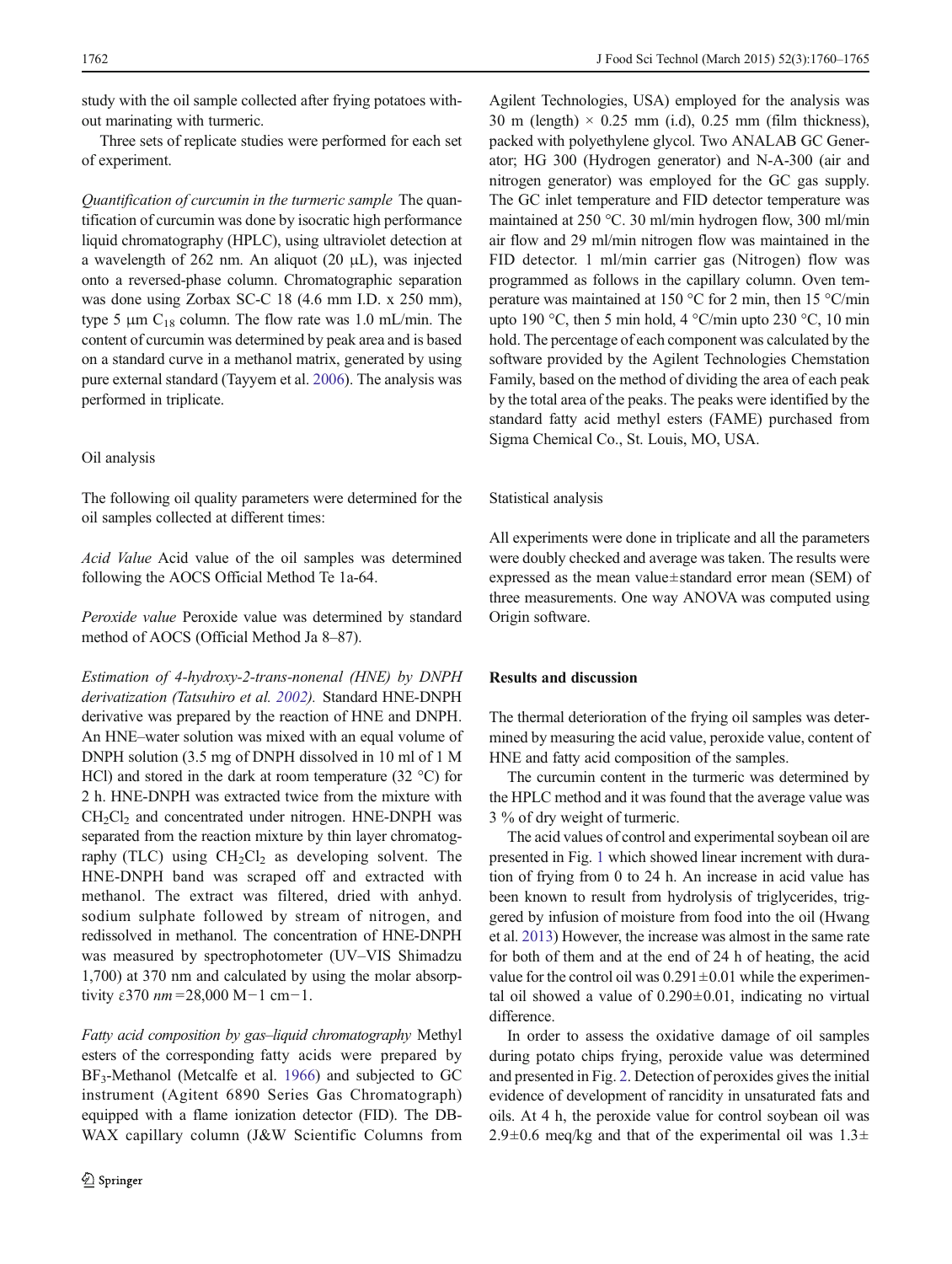<span id="page-3-0"></span>

Fig. 1 Acid value of control (Con) and experimental (Exp) soybean oil in course of frying at different time intervals

0.4 meq/kg and at 8 h, the control oil showed a value of  $5.6\pm$ 0.5 meq/kg while the peroxide value for the experimental one was only  $2.4\pm0.8$  meq/kg. Thus there were considerable differences between the peroxide values of the oil samples, having a lower value in case of the sample containing turmeric. This may be attributed to the antioxidant property of curcumin present in turmeric. However, the differences in values between the control and experimental oil gradually decreased with further increase in duration of time, indicating reduction in the effect of curcumin in long duration of frying.

The process of lipid peroxidation is a free radical-mediated deterioration of FA in the presence of air. During lipid peroxidation, hydroperoxides are formed, which then undergo decomposition and yield peroxy (FA) free radicals and hydroxy radicals via β cleavage. Subsequently, this chain cleavage leads to the formation of a wide variety of secondary lipid peroxidation products, including aldehydes, ketones, and



other carbonyl-containing compounds. The groups of aldehydes known as 4-hydroxyalkenals, are of particular interest as some of them have been recognized as cytotoxic and mutagenic. The toxic aldehyde 4-hydroxy-2-trans-nonenal (HNE) is an oxidation product of linoleic acid and is formed during the thermal oxidation of linoleic rich oil like sunflower oil, soybean oil etc. at frying temperature. It has been seen that toxic HNE is readily incorporated into food fried in thermally oxidized oil and therefore extensive consumption of such fried foods could be a health concern (Seppanen and Csallany [2004\)](#page-5-0). Therefore, HNE can be considered as an important parameter to determine lipid peroxidation. It can be seen from Fig. 3 that the content of HNE in experimental soybean oil is much lower than that of control soybean oil till 16 h of heating. The antioxidant property of curcumin in turmeric along with the natural antioxidant present in soybean oil i.e. the tocopherols might have helped in reducing the oxidation of the oil initially, but with continuous heating for long duration, this property might have become ineffective. The oil sample collected after 24 h of heating showed reverse trend. At 24 h, the control oil had  $4.40\pm0.20 \mu M/gm$  of HNE while the experimental soybean oil had  $4.48\pm0.10 \mu M/gm$  of HNE which is a bit higher than the control oil. This may be because of increase in oxidative deterioration of the oil after the loss of antioxidant property of curcumin.

The changes in fatty acid composition of both the control and the experimental oil samples were determined by GLC and presented in Table [1](#page-4-0) and Table [2](#page-4-0) respectively. From the results of both the tables it can be noticed that there was a significant and gradual increase in total saturated fatty acids (SFAs) with



Fig. 2 Peroxide value of control (Con) and experimental (Exp) soybean oil in course of frying at different time intervals. The superscript letters represent statistical significance at  $p$  < 0.05.  $a$  Comparison between control soybean oil and experimental soybean oil at 4 h. b Comparison between control soybean oil and experimental soybean oil at 8 h



Fig. 3 Content of 4HNE (μM/gm) in control (Con) and experimental (Exp) soybean oil in course of frying at different time intervals. The superscript letters represent statistical significance at  $p<0.05$ . a Comparison between control soybean oil and experimental soybean oil at 4 h. b Comparison between control soybean oil and experimental soybean oil at 8 h. c Comparison between control soybean oil and experimental soybean oil at 12 h. d Comparison between control soybean oil and experimental soybean oil at 16 h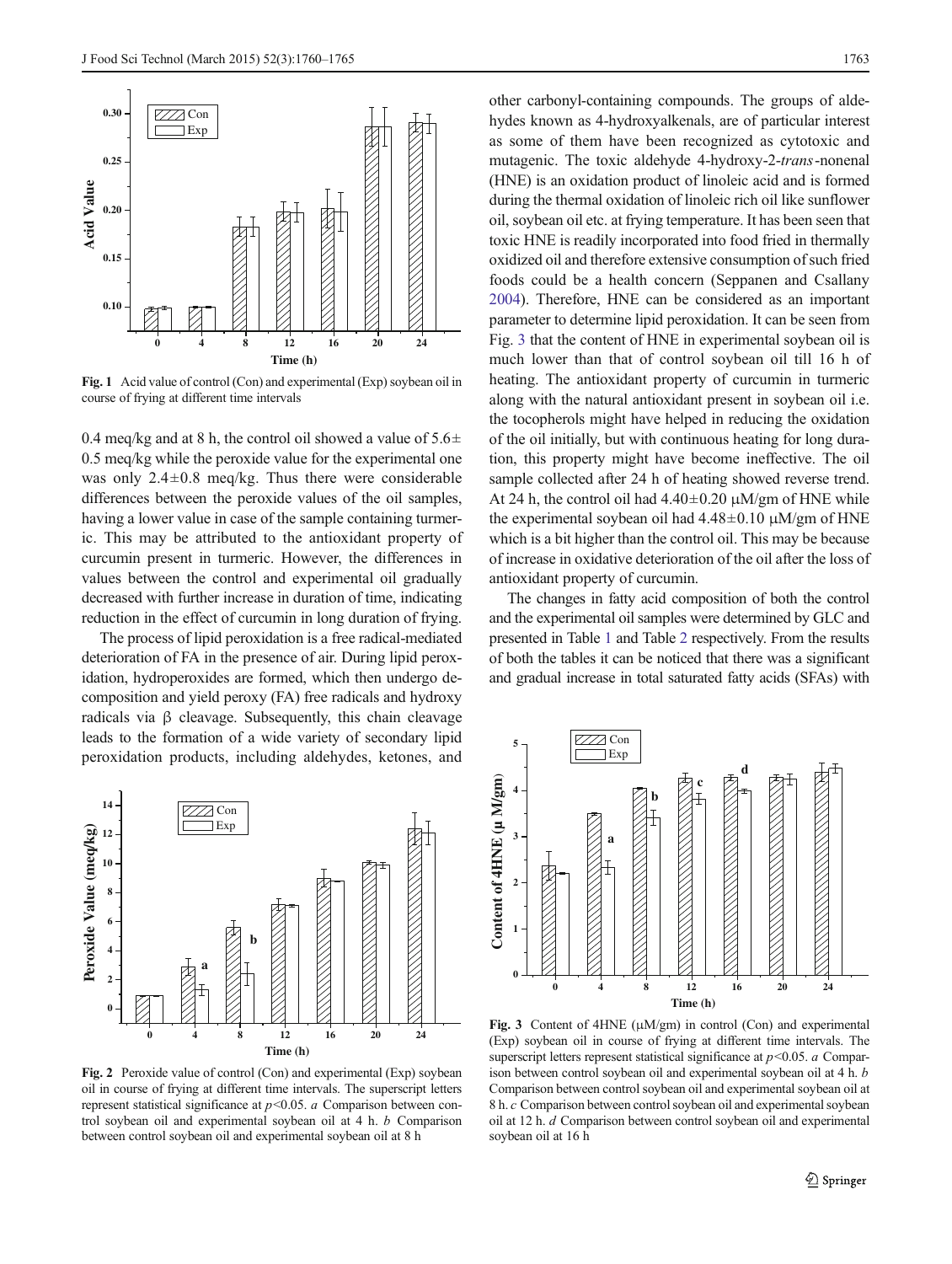| Fatty acids $(\%w/w)$ | Time (h)        |                         |                         |                              |                              |                              |                              |  |  |
|-----------------------|-----------------|-------------------------|-------------------------|------------------------------|------------------------------|------------------------------|------------------------------|--|--|
|                       | $\theta$        | $\overline{4}$          | 8                       | 12                           | 16                           | 20                           | 24                           |  |  |
| $C_{14:0}$            | $0.34 \pm 0.02$ | $0.35 \pm 0.01$         | $0.38 \pm 0.02$         | $0.40 \pm 0.01$              | $0.44 \pm 0.03$ <sup>d</sup> | $0.53 \pm 0.02^e$            | $0.58 \pm 0.02^1$            |  |  |
| $C_{16:0}$            | $12.49 \pm 0.8$ | $13.82 \pm 1.0^a$       | $14.46 \pm 1.3^b$       | $15.64 \pm 2.1$ <sup>c</sup> | $16.41 \pm 1.8$ <sup>d</sup> | $17.16 \pm 1.0^e$            | $18.38 \pm 1.7$ <sup>f</sup> |  |  |
| $C_{18:0}$            | $3.74 \pm 0.3$  | $3.58 \pm 0.8^a$        | $4.45 \pm 0.9^b$        | $4.48 \pm 0.6$ <sup>c</sup>  | $4.64 \pm 0.9$ <sup>d</sup>  | $4.66 \pm 0.9^e$             | $5.37 \pm 1.2$ <sup>f</sup>  |  |  |
| $C_{18:1}$            | $25.21 \pm 1.0$ | $26.17 \pm 1.1^a$       | $26.32 \pm 1.2^b$       | $28.37 \pm 1.0^{\circ}$      | $28.83 \pm 2.1$ <sup>d</sup> | $29.25 \pm 1.4^e$            | $29.84 \pm 2.4$ <sup>f</sup> |  |  |
| $C_{18:2}$            | $51.92 \pm 2.1$ | $50.23 \pm 3.1^{\circ}$ | $48.78 \pm 2.3^b$       | $46.62 \pm 2.9$ <sup>c</sup> | $45.31 \pm 2.1$ <sup>d</sup> | $44.24 \pm 2.2$ <sup>e</sup> | $42.48 \pm 2.3$ <sup>f</sup> |  |  |
| $C_{18:3}$            | $6.30 \pm 0.6$  | $5.85 \pm 0.4^a$        | $5.61 \pm 0.4^b$        | $4.49 \pm 0.5$ <sup>c</sup>  | $4.37 \pm 0.2$ <sup>d</sup>  | $4.16 \pm 0.2$ <sup>e</sup>  | $3.35 \pm 0.3$ <sup>f</sup>  |  |  |
| <b>TSFAs</b>          | $16.57 \pm 1.1$ | $17.75 \pm 1.4^{\rm a}$ | $19.29 \pm 1.4^b$       | $20.52 \pm 1.0^{\circ}$      | $21.49 \pm 1.2$ <sup>d</sup> | $22.35 \pm 1.3^e$            | $24.33 \pm 1.6^f$            |  |  |
| <b>TUFAs</b>          | $83.43 \pm 3.7$ | $82.25 \pm 3.2^a$       | $80.71 \pm 3.1^{\rm b}$ | $79.48 \pm 2.4$ <sup>c</sup> | $78.51 \pm 2.2^{\rm d}$      | $77.65 \pm 2.8$ <sup>e</sup> | $75.67 \pm 1.2$              |  |  |

<span id="page-4-0"></span>Table 1 Fatty acid composition (% w/w) of the control soybean oil in course of frying at different time intervals

Values are expressed as mean  $\pm$  SEM ( $n=3$ ) of three different set of experiments

The superscript letters represent statistical significance at  $p < 0.05$ 

a Comparison between 0 h and 4 h

<sup>b</sup> Comparison between 0 h and 8 h

c Comparison between 0 h and 12 h

<sup>d</sup> Comparison between 0 h and 16 h

e Comparison between 0 h and 20 h

f Comparison between 0 h and 24 h

TSFAs Total saturated fatty acids, TUFAs Total unsaturated fatty acids

increase in time of heating. The total SFAs percentage in control soybean oil increased from  $16.57 \pm 1.1$  % to  $24.33 \pm$ 1.6 % while in case of experimental soybean oil, it increased from  $16.57\pm1.1$  % to  $22.94\pm1.5$  % after 24 h of heating. On the other hand, the sum of the unsaturated fatty acids (UFAs) for the control oil decreased gradually from  $83.43 \pm 3.7$  % for fresh unheated oil to  $75.67 \pm 1.8$  % for the oil sample collected after 24 h of heating, indicating a loss of unsaturation of 7.76 %. Whereas, in case of experimental oil, the sum of UFAs gradually decreased from  $83.43 \pm 3.7$  % for unheated oil to only

**Table 2** Fatty acid composition  $(\% w/w)$  of the experimental soybean oil in course of frying at different time intervals

| Fatty acids $(\%w/w)$ | Time (h)        |                              |                    |                              |                              |                              |                              |  |  |
|-----------------------|-----------------|------------------------------|--------------------|------------------------------|------------------------------|------------------------------|------------------------------|--|--|
|                       | $\theta$        | $\overline{4}$               | 8                  | 12                           | 16                           | 20                           | 24                           |  |  |
| $C_{14:0}$            | $0.34 \pm 0.02$ | $0.38 \pm 0.02$              | $0.39 \pm 0.01$    | $0.40 \pm 0.04$              | $0.46 \pm 0.03$ <sup>d</sup> | $0.49 \pm 0.01^e$            | $0.51 \pm 0.01^t$            |  |  |
| $C_{16:0}$            | $12.49 \pm 0.8$ | $13.14 \pm 0.6^a$            | $13.72 \pm 1.0^b$  | $14.21 \pm 0.9$              | $14.43 \pm 0.3$ <sup>d</sup> | $14.98 \pm 0.2^e$            | $17.14 \pm 1.1$ <sup>f</sup> |  |  |
| $C_{18:0}$            | $3.74 \pm 0.3$  | $3.86 \pm 0.2^a$             | $3.91 \pm 0.1^b$   | $4.63 \pm 0.1$ <sup>c</sup>  | $4.70 \pm 0.2$ <sup>d</sup>  | $4.84 \pm 0.6^e$             | $5.29 \pm 0.4$ <sup>f</sup>  |  |  |
| $C_{18:1}$            | $25.21 \pm 1.0$ | $26.55 \pm 1.1^a$            | $28.0 \pm 1.3^{b}$ | $29.07 \pm 1.4^{\circ}$      | $29.48 \pm 0.6^d$            | $30.02 \pm 1.4^e$            | $30.25 \pm 0.8$ <sup>f</sup> |  |  |
| $C_{18:2}$            | $51.92 \pm 2.1$ | $50.17 \pm 0.8^{\mathrm{a}}$ | $48.31 \pm 1.1^b$  | $47.36 \pm 0.6$ <sup>c</sup> | $46.72 \pm 0.8$ <sup>d</sup> | $45.78 \pm 0.8$ <sup>e</sup> | $43.48 \pm 1.2$ <sup>f</sup> |  |  |
| $C_{18:3}$            | $6.30 \pm 0.6$  | $5.90 \pm 0.40^a$            | $5.67 \pm 0.3^b$   | $4.33 \pm 0.6^{\circ}$       | $4.21 \pm 0.1$ <sup>d</sup>  | $3.89 \pm 0.5^e$             | $3.33 \pm 0.4$ <sup>f</sup>  |  |  |
| <b>TSFAs</b>          | $16.57 \pm 1.1$ | $17.38 \pm 0.8^a$            | $18.02 \pm 1.1^b$  | $19.24 \pm 1.0^{\circ}$      | $19.59 \pm 0.5^{\rm d}$      | $20.31 \pm 0.8^e$            | $22.94 \pm 1.5$ <sup>f</sup> |  |  |
| <b>TUFAs</b>          | $83.43 \pm 3.7$ | $82.62 \pm 2.1^a$            | $81.98 \pm 2.4^b$  | $80.76 \pm 2.2$ <sup>c</sup> | $80.41 \pm 1.5$ <sup>d</sup> | $79.69 \pm 1.6^e$            | $77.06 \pm 1.4$ <sup>f</sup> |  |  |

Values are expressed as mean  $\pm$  SEM ( $n=3$ ) of three different set of experiments

The superscript letters represent statistical significance at  $p < 0.05$ 

a Comparison between 0 h and 4 h

 $<sup>b</sup>$  Comparison between 0 h and 8 h</sup>

c Comparison between 0 h and 12 h

 $d$  Comparison between 0 h and 16 h

e Comparison between 0 h and 20 h

f Comparison between 0 h and 24 h

TSFAs Total saturated fatty acids, TUFAs Total unsaturated fatty acids